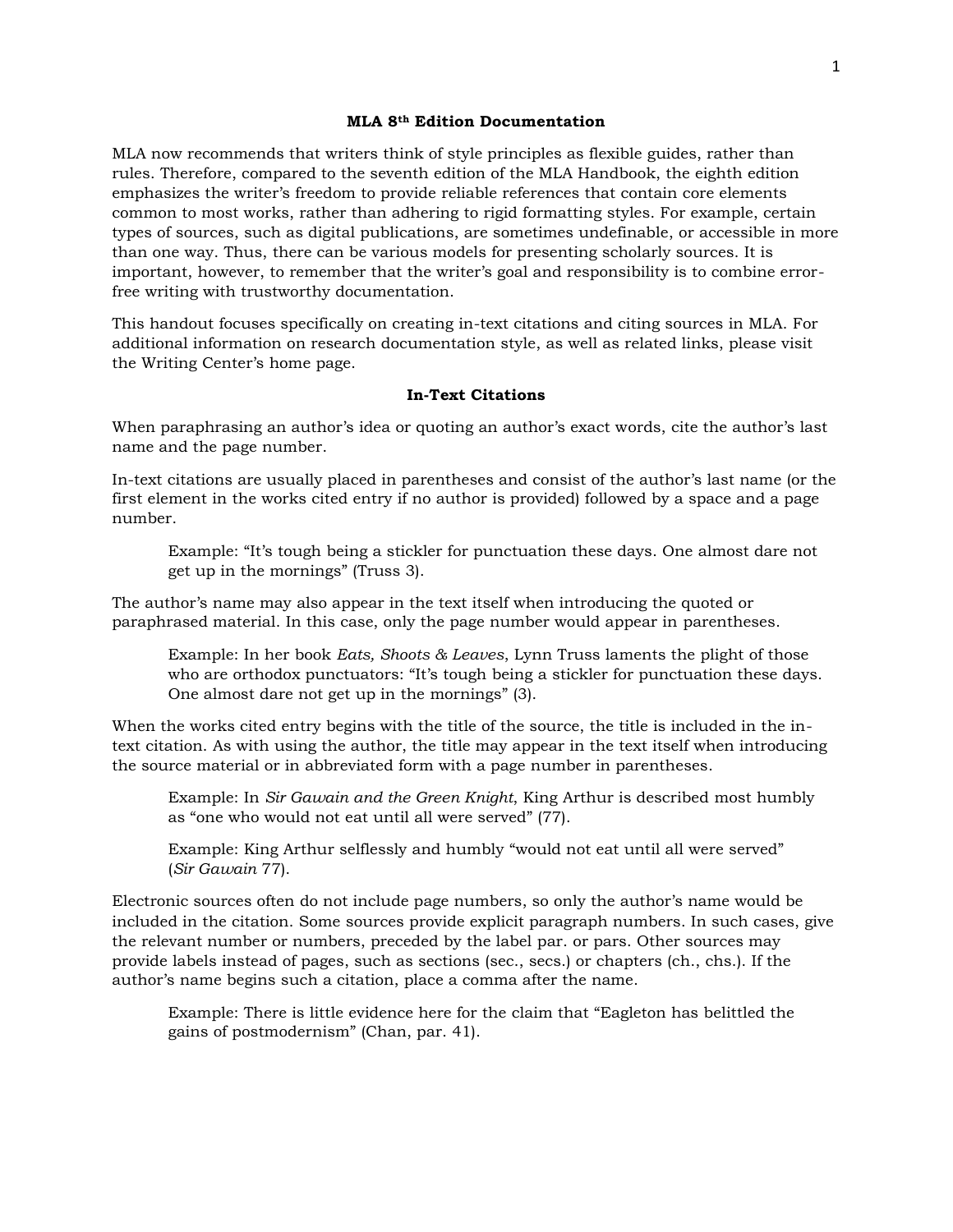### **Citing Sources on Works Cited Page: The Core Elements**

Each citation on a works cited page is organized according to nine basic core elements written in a specific order. Note below, in parentheses, the specific punctuation marks, either a comma or a period, following the core elements' names. Some sources may not have all nine elements; if they do not, leave that element out and go on to the next element.

### **Author (.)**

**One author**: Last name, First name. (Include middle names and initials after the author's first name.)

McCullough, David. *The Great Bridge: The Epic Story of the Building of the Brooklyn Bridge*. Simon and Schuster, 1983.

**Two authors**: Reverse the first listed author's name (same as for one author), follow it with a comma, the word *and*, then give the second name in conventional order.

Gaiman, Neil, and Terry Pratchett. *Good Omens: The Nice and Accurate Prophecies of Agnes Nutter, Witch.* William Morrow, 2007.

**Three or more authors**: List the first author and then *et al.*

Burdick, Anne, et al. *Digital Humanities*. MIT P, 2012.

Note: The author can be an editor, translator, performer, creator, etc.

Holland, Merlin, and Rupert Hart-Davis, editors. *The Complete Letters of Oscar Wilde.* Henry Holt, 2000.

# **Title of source (.)**

Titles are placed in quotation marks or italicized depending on the source. When the source is contained in a larger work, place the title in quotation marks. If the source is not contained in a larger work, italicize the title.

Quotation marks: Titles of poems or short stories in a collection, articles or web pages, episodes of a television series, articles in a journal or magazine

Bailey, Michael D. "The Disenchantment of Magic: Spells, Charms, and Superstitions in Early European Witchcraft and Literature." *The American Historical Review*, vol. 111, no. 2, Jan 2006, ahr.oxfordjournals.org/content/111/2/383.full.

Italics: Titles of books, websites, television series, plays

*Hamlet*. Performance by Kenneth Branaugh, 21 Nov. 2012, the Booth Theatre, New York City.

# **Title of container (,)**

When a source is part of a larger work, the larger work is considered a container that holds the source. Italicize the title of the container and follow it with a comma. Some possible containers include a book that is a collection of short stories, poems, or essays; a periodical; a television series; a website; or a database.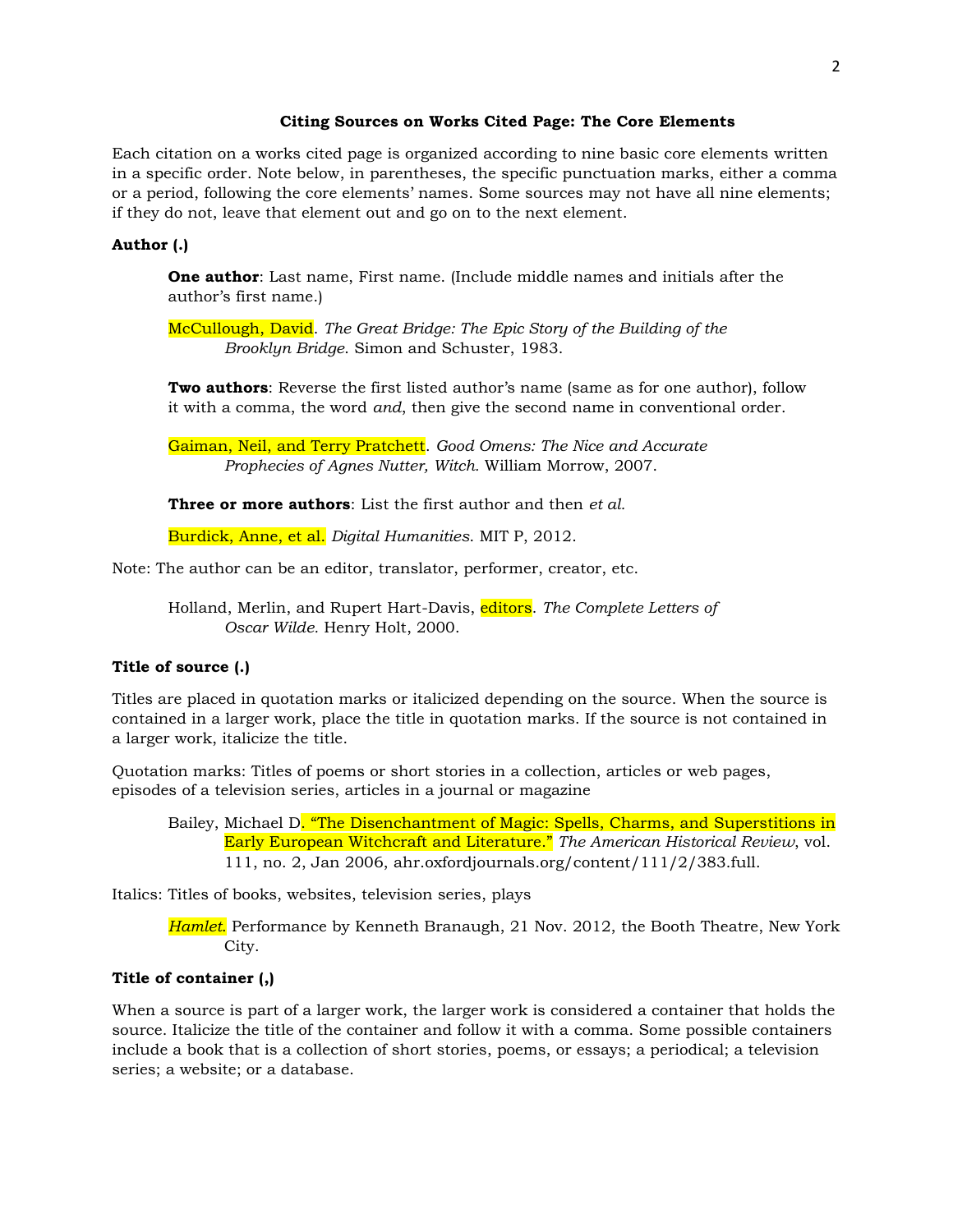Dewar, James A., and Peng Hwa Ang. "The Cultural Consequences of Printing and the Internet." *Agent of Change: Print Culture Studies after Elizabeth L. Eisenstein*, edited by Sabrina Alcorn Baron et al., U of Massachusetts P/Center for the Book, Library of Congress, 2007, pp. 365-77.

When an electronic source is accessed from a database, for example JSTOR, that database is a second container and is written in italics.

Dewar, James A., and Peng Hwa Ang. "The Cultural Consequences of Printing and the Internet." *Agent of Change: Print Culture Studies after Elizabeth L. Eisenstein*, edited by Sabrina Alcorn Baron et al., U of Massachusetts P/Center for the Book, Library of Congress, 2007, pp. 365-77. *JSTOR*, www.jstor.org/stable/79830288.

## **Other contributors (,)**

In some sources, people other than the author may be credited in the source as contributors according to their role (for example: adapted by, directed by, edited by, illustrated by, introduction by, narrated by, performance by, translated by). It is the writer's prerogative to include these people as contributors or place them in the author position (see page 2, under "Three or more authors" Note). If the writer does not wish to focus on a person in a certain role, but does wish to include that person as a contributor, the name should be placed in the contributor position.

- "Hush." *Buffy the Vampire Slayer*, *created by Joss Whedon, performance* by Sarah Michelle Gellar, season 4, episode 10, Mutant Enemy, 1999.
- Fagih, Ahmed Ibrahim al-. *The Singing of the Stars*. Translated by Leila El Khalidi and Christopher Tingley. *Short Arabic Plays: An Anthology*, edited by Salma Khadra Jayyusi, Interlink Books, 2003, pp.140-57.

Note the different uses of punctuation and capitalization in the above two examples of "other contributors." In determining which is appropriate, keep in mind the punctuation rules: Containers are followed by a comma and then a word beginning with a lower case letter; sources are followed by a period and then a word beginning with an upper case letter.

### **Version (,)**

A source may indicate that it is a particular version of that source. Versions can be editions of books, unabridged or abridged editions, or an expanded or updated edition.

Hacker, Diane. *Rules for Writers.* 6<sup>th</sup> ed., Bedford/St. Martin's, 2009.

### **Number (,)**

Some sources are part of numbered sequences such as volumes, issues, episodes or seasons.

Hilliard, Russell. "Music Therapy in Hospice and Palliative Care: A Review of the Empirical Data." *Evidence Based Complementary Alternative Medicine*, vol. 2, no. 2, April 2005. doi: 10.1093/ecam/neho76